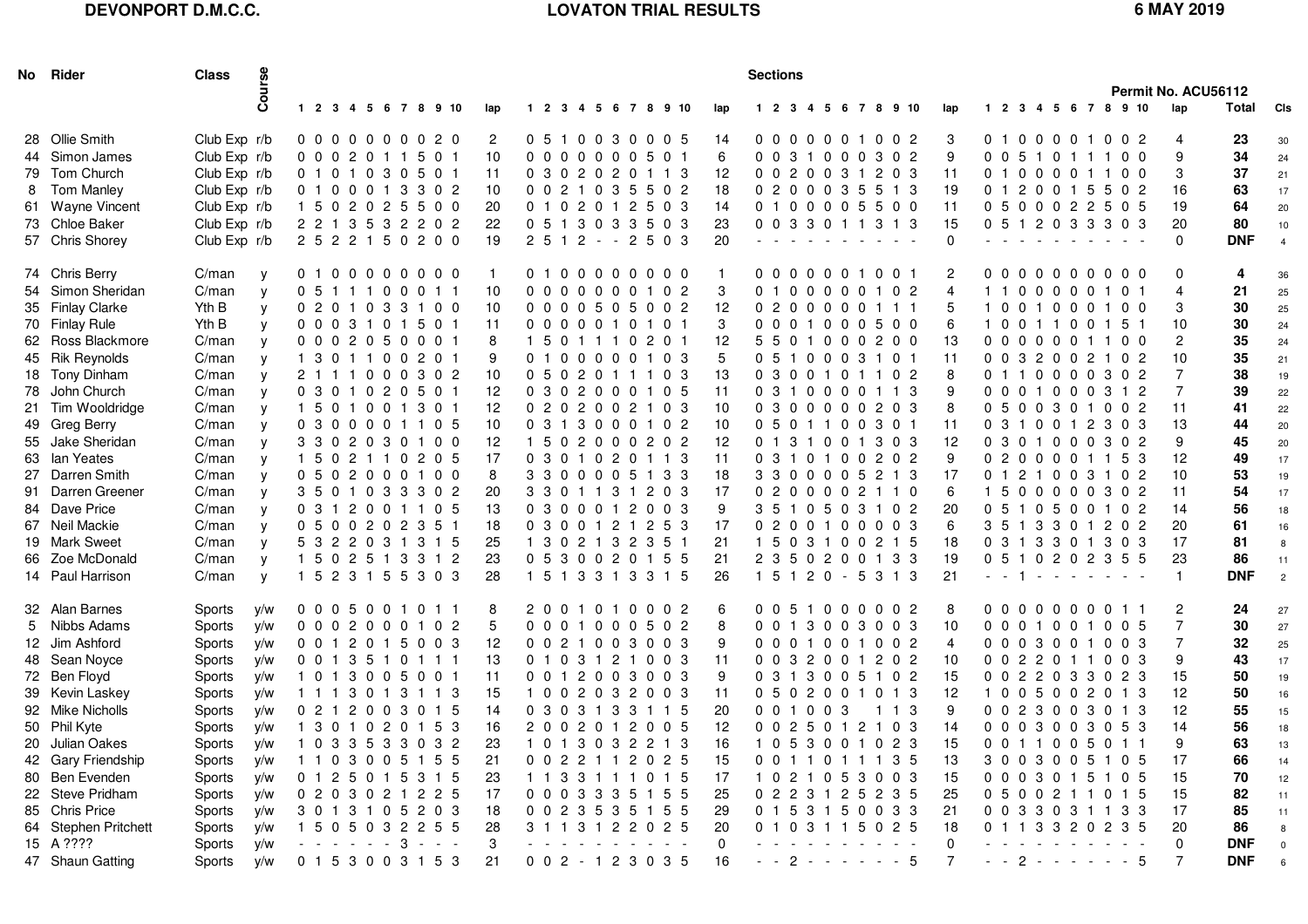# **LOVATON TRIAL RESULTS 6 MAY 2019**

| 96 Jon Stafford<br>51 Michael Jacobs<br>31 Jon Souch<br>1 Pete Rush<br>82 Andrew Evenden<br>13 Neil Langworthy<br>43 Mike Harris                                              | Ov50<br>Ov50<br>Ov50<br>Ov50<br>Ov50<br>Ov50<br>Ov50                                                | V/W<br>y/w<br>y/w<br>y/w<br>y/w<br>y/w<br>y/w | 0 0 0 2 0 0 0 1 1 2<br>0 0 0 2 0 0 2<br>1 3 5<br>1005001052<br>1 1 0 5 0 3 0 0 5 5<br>1 1 1 1 1 3 1 0 3 5<br>2 1 1 3 0 3 1 0 1 5<br>0 1 3 5 0 3 1 2 0 2                                                                                             | 6<br>13<br>14<br>20<br>17<br>17<br>17                                | 0 0 0 1 0 0 0 5 1 2<br>0000010<br>2000000115<br>0 0 1 1 0 3 0 0 1 3<br>0 0 1 2 0 2 2 0 3 5<br>0 0 1 1 0 0 3 1 0 5<br>3 2 3 0 0 2 1 2 1 2                     |             | 1 1 5             | 8<br>9<br>9<br>15<br>11<br>16                          | 0 0 1 0 0 0 0 0 0 2<br>0 <sub>0</sub><br>1 0 0 1 1 0 1 0 2 <mark>5</mark><br>0 0 1 0 0 1 2 0 2 5<br>0 0 1 1 1 1 0 0 3 5<br>1 0 0 0 0 1 3 1 1 5<br>0 0 2 2 0 1 2 0 1 3 | 00000015                     | 3<br>6<br>11<br>11<br>12<br>12<br>11                                          | 0 0 5 0 0 0 0 1 0 2<br>0 0 1 0 0 0 0 0 2 5<br>0 0 5 3 2 0 0 0 <mark>5 5</mark><br>0 0 2 0 0 0 5 0 5 3<br>0 0 0 3 0 1 1 0 2 5<br>0 0 1 3 0 0 3 2 3 5<br>0 0 3 3 1 5 5 0 5 2              |                             | 8<br>8<br>20<br>15<br>12<br>17<br>24                                       | 26<br>35<br>54<br>55<br>56<br>57<br>68                                                  | 27<br>26<br>20<br>20<br>14<br>15<br>12                                                         |
|-------------------------------------------------------------------------------------------------------------------------------------------------------------------------------|-----------------------------------------------------------------------------------------------------|-----------------------------------------------|-----------------------------------------------------------------------------------------------------------------------------------------------------------------------------------------------------------------------------------------------------|----------------------------------------------------------------------|--------------------------------------------------------------------------------------------------------------------------------------------------------------|-------------|-------------------|--------------------------------------------------------|-----------------------------------------------------------------------------------------------------------------------------------------------------------------------|------------------------------|-------------------------------------------------------------------------------|-----------------------------------------------------------------------------------------------------------------------------------------------------------------------------------------|-----------------------------|----------------------------------------------------------------------------|-----------------------------------------------------------------------------------------|------------------------------------------------------------------------------------------------|
| 6 Mike Wilson<br>89 Paul Hodder<br>90 Steve Hodder<br>11 George Atkins                                                                                                        | Ov <sub>60</sub><br>Ov60<br>Ov60<br>Ov60                                                            | w<br>W<br>W<br>W                              | 1 1 0 0 5 0 3 1 1 0<br>2 5 2 1 3 0 3 2 5 0<br>3 3 1 5 5 3 5 2 3 1<br>0 0 0 0 5 0 0 1 0 5                                                                                                                                                            | 12<br>23<br>31<br>11                                                 | 2 2 2 0 0 0 3 0 1 3<br>0 1 0 0 3 0 3 1 2 2<br>5 2 0 0 3 1 3 3 5 3                                                                                            |             |                   | 13<br>12<br>25<br>$\Omega$                             | 2 0 1 0 3 0 0 2 0 1<br>0 0 0 2 5 0 5 3 3 3<br>3 1 0 2 5 0 5 2 5 0                                                                                                     |                              | 9<br>21<br>23<br>$\mathbf 0$                                                  | 1 1 0 0 3 0 2 0 0 1<br>0 1 1 1 3 0 5 1 1 5<br>1 1 1 0 3 0 3 1 3 5                                                                                                                       |                             | 8<br>18<br>18<br>$\mathbf 0$                                               | 42<br>74<br>97<br><b>DNF</b>                                                            | 18<br>12<br>$\overline{7}$<br>$\overline{7}$                                                   |
| 40 Olly Lulham<br>2 Martin Hitchcott<br>88 Owen Bellamy<br>36 Luke Clarke<br>4 Tom Randall<br>86 Sam Wosnitzka<br>7 Richard Trott<br>23 Richard Allen<br>38 Richard Hill      | Novice<br>T/shock w<br>Yth A<br>Yth C<br>Novice<br>Yth A<br>Pre65<br>Novice<br>Novice               | W<br>w<br>W<br>W<br>w<br>W<br>W<br>W          | 1 1 1 0 0 0 0 1 0 0<br>0100500001<br>2000000010<br>1100100200<br>0 0 0 0 5 2 5 0 0 0<br>0 2 0 1 0 0 1 2 1 0<br>1 2 0 1 1 1 1 0 1 0<br>1 2 1 2 1 0 0 1 0 0<br>0 0 0 2 2 0 0 0 2 1                                                                    | 4<br>$\overline{7}$<br>3<br>5<br>12<br>$\overline{7}$<br>8<br>8<br>7 | 0010000010<br>0000000<br>1000101010<br>0 0 0 0 1 0 0 1 1 0<br>0000000000<br>0 0 1 0 1 0 1 2 1 0<br>0103010<br>0150000201<br>0 0 1 0 1 0 0 2 0 3              |             | 001<br>300        | 2<br>$\mathbf{1}$<br>4<br>3<br>$\Omega$<br>6<br>8<br>9 | 0010000010<br>0100002<br>2000002000<br>0100100100<br>1000100000<br>0100101000<br>0010001101<br>0 0 0 0 1 0 0 1 1 1<br>$1\quad2$                                       | $0\,0\,0$<br>0 1 5 0 1 1 0 1 | 2<br>3<br>4<br>3<br>2<br>3<br>4<br>4<br>12                                    | 0 0 0 0 3 0 0 0 0 0<br>$0\quad 0$<br>0121000010<br>0 0 1 0 5 0 0 0 0 0<br>010000123<br>0<br>0 0 0 0 5 0 0 0 2 0<br>0<br>$\overline{1}$<br>0 0 2 0 2 0 0 3 0 0<br>0 0 0 1 1 0 1 0 0 1    | 00100100<br>0 0 2 0 0 0 1 0 | 3<br>$\overline{c}$<br>5<br>6<br>7<br>$\overline{7}$<br>4<br>4             | -11<br>13<br>16<br>17<br>21<br>23<br>24<br>28<br>30                                     | 31<br>32<br>28<br>28<br>31<br>25<br>22<br>23<br>21                                             |
| 10 J Harris<br>34 Owen Clarke<br>87 Paul Bellamy<br>9 Mark Doey<br>24 Jowan Powell<br>37 Robbie Savill<br>68 Johnathan Hancock                                                | Novice<br>Novice<br>Novice<br>Novice<br>Yth C<br>Pre65<br>Yth C                                     | W<br>W<br>W<br>W<br>W<br>W<br>w               | 5 2 0 0 1 0 0 1 0 5<br>0 0 0 5 5 0 1 1 0 0<br>2 0 2 1 1 0 0 1 0 0<br>5 3 0 5 1 0 0 2 1 0<br>3 1 2 1 1 0 1 0 2 0<br>5 1 0 3 5 0 3 1 5 2<br>0 2 0 5 3 0 2 5 1 0                                                                                       | 14<br>12<br>$\overline{7}$<br>17<br>11<br>25<br>18                   | 0 0 0 1 2 0 5 0 0 0<br>5 0 5 0 0 0 0 0 5 1<br>1 0 1 0 1 0 1 0 1 3<br>3 0 0 1 1 0 0 1 1 1<br>0 1 0 5 1 0 1 2 0 5<br>0 0 0 0 1 1 0<br>0 2 0 2 0 0 0 3 1 5      |             | 3 1 5             | 8<br>16<br>8<br>8<br>15<br>11<br>13                    | 0 <sub>0</sub><br>0000000000<br>0110000120<br>0110020000<br>1 1 0 0 1 0 1 3 0 2<br>0 2 0 2 0 0 1 0 0 2<br>0 0 0 1 3 3 1 1 5 1                                         | 50000000                     | 5<br>0<br>5<br>$\overline{4}$<br>9<br>$\overline{7}$<br>15                    | 0 2 0 0 0 0 0 0 0 2<br>1010100000<br>$\mathbf{1}$<br>- 5<br>0 0 0 0 5 0 0 0 5 1<br>0 2 0 3 1 0 0 1 0 2<br>0 1 1 0 5 0 1 3 0 0<br>0 1 3 0 3 0 1 0 0 3                                    | 2 0 1 0 0 0 1 2             | 4<br>3<br>12<br>11<br>9<br>11<br>-11                                       | 31<br>31<br>32<br>40<br>44<br>54<br>57                                                  | 29<br>29<br>19<br>22<br>16<br>18<br>17                                                         |
| 71 Jowan Davis<br>60 Jim Penney<br>59 Julian Holmes<br>75 Rod Hole<br>76 Terry Layzell<br>65 Clive Peachey<br>33 Stuart Cann                                                  | Yth C<br>Novice<br>Novice<br>Novice<br>Novice<br>Novice<br>Novice                                   | W<br>W<br>W<br>W<br>W<br>W<br>W               | 0 2 3 5 1 3 5 1 2 0<br>3 1 2 0 5 0 3 2 1 0<br>1 2 0 0 1 0 3 5 5 5<br>3 0 0 0 5 2 0 5 1 5<br>1 1 0 3 5 5 0 2 5 5<br>2 5 0 1 1 2 5 3 3 1<br>3 2 3 3 5 0 2 3 5 5                                                                                       | 22<br>17<br>22<br>21<br>27<br>23<br>31                               | 0100500003<br>0 0 1 2 0 5 0 3 1 1<br>2 3 1 1 5 1 2 3 2 3<br>1 3 3 0 5 1 2 1 2 1<br>1 2 1 0 1 0 5 1 2 2<br>3 2 0 5 5 0 1 3 5 2<br>0 1 0 1 3 1 2 3 1 3         |             |                   | 9<br>13<br>23<br>19<br>15<br>26<br>15                  | 0 0 1 0 0 0 2 3 0 1<br>0 3 0 0 3 2 1 2 1 <mark>5</mark><br>0 0 5 0 5 0 0 2 1 3<br>0 5 0 1 5 0 5 5 1 3<br>5 1 1 2 3 0 1 3 1 2<br>3 2 1 5 5 0 1 3 3 3                   |                              | 7<br>17<br>16<br>25<br>23<br>19<br>26                                         | 5 0 0 0 5 0 2 2 5 2<br>2 1 3 0 5 0 1 1 1 <mark>5</mark><br>3 0 2 0 5 0 5 0 0 1<br>2 2 2 1 5 0 0 0 0 0<br>1 1 <mark>5 5</mark> 1 0 5 1 0 0<br>2 3 1 1 2 3 2 1 5 3<br>3 3 0 3 5 1 3 3 1 3 |                             | 21<br>19<br>16<br>12<br>19<br>23<br>25                                     | 59<br>66<br>77<br>77<br>84<br>91<br>97                                                  | 19<br>12<br>13<br>13<br>$\overline{7}$<br>$\overline{4}$<br>5                                  |
| 41 Calvin Moores<br>56 Richard Mumford<br>16 Sam Dave-Medows<br>77 Daniel Mason<br>81 Charlie Mortiboys<br>29 Tom Gibbins<br>46 Lewis Evans<br>69 Chris Piper<br>93 Greg Hone | Yth B<br>T/shock<br><b>Novice</b><br>Novice<br>Novice<br>Yth D<br>Novice<br><b>Novice</b><br>Novice | w<br>W<br>W<br>W<br>W<br>w<br>W<br>W<br>W     | 3 3 2 3 3 3 3 3 2 5<br>5 0<br>5<br>3 3 1 3<br>503<br>3 3 5 5 3 5 3 5 5 5<br>1 3 2 5 3 3 5 3 3 3<br>3 5 1 0 5 3 3 3 3 5<br>3 3 5 0 3 5 3 3 3 1<br>3 5 3<br>5<br>5 3 5<br>3 5 5<br>5 5 2 0 3 0 5<br>$\sim$ 10 $\sim$ 10 $\sim$<br>3 5 5 3 0 3 0 5 0 5 | 30<br>28<br>42<br>31<br>31<br>29<br>42<br>20<br>29                   | 3 3 0 5 3 2 5 3 3 2<br>3 1 1 2 5 0 3<br>0 2 1 3 3 2 2 3 5 3<br>3 3 5 2 3 1 3 3 3 0<br>3 3 2 3 3 3 5 5 5 <mark>5</mark><br>0 3 0 0 3 3 3 3 0 1<br>5 5 5 3 3 3 | $- - - - 0$ | 303<br>-5<br>50 - | 29<br>21<br>24<br>26<br>37<br>16<br>$\Omega$<br>34     | 1 3 1 2 1 3 3 3 3 2<br>5 3 0 2 5 0 3 3 0 5<br>0 2 3 3 3 3 2 3 1 2<br>3 3 3 0 5 0 1 3 3 3<br>2 3 3 2 5 3 5 5 5 <mark>5</mark><br>$\Omega$                              | المناصر المناصر المناصر      | 22<br>26<br>22<br>24<br>38<br>$\mathbf 0$<br>$\Omega$<br>$\Omega$<br>$\Omega$ | 3 3 0 2 1 0 3 3 3 1<br>3 3 0 5 5 0 2 3 1 5<br>0 1 2 2 3 3 1 3 2 2<br>3 3 3 3 5 1 2 3 1 3<br>5 3 3 1 5 3 3 <mark>5 5 5</mark>                                                            |                             | 19<br>27<br>19<br>27<br>38<br>$\Omega$<br>$\Omega$<br>$\Omega$<br>$\Omega$ | 100<br>102<br>107<br>108<br>144<br><b>DNF</b><br><b>DNF</b><br><b>DNF</b><br><b>DNF</b> | 3<br>9<br>3<br>3<br>$\overline{1}$<br>$5\phantom{.0}$<br>$\overline{1}$<br>3<br>$\overline{4}$ |
| 94 George Hone                                                                                                                                                                | <b>Novice</b>                                                                                       | W                                             | 3 3 3 5 0 3 0 5 0 5                                                                                                                                                                                                                                 | 27                                                                   | $353530030 -$                                                                                                                                                |             |                   | 22                                                     |                                                                                                                                                                       |                              | 16                                                                            | للمستنقذ والمستنقذ والمستنقذ والمستنقذ                                                                                                                                                  |                             | $\Omega$                                                                   | <b>DNF</b>                                                                              | 6                                                                                              |